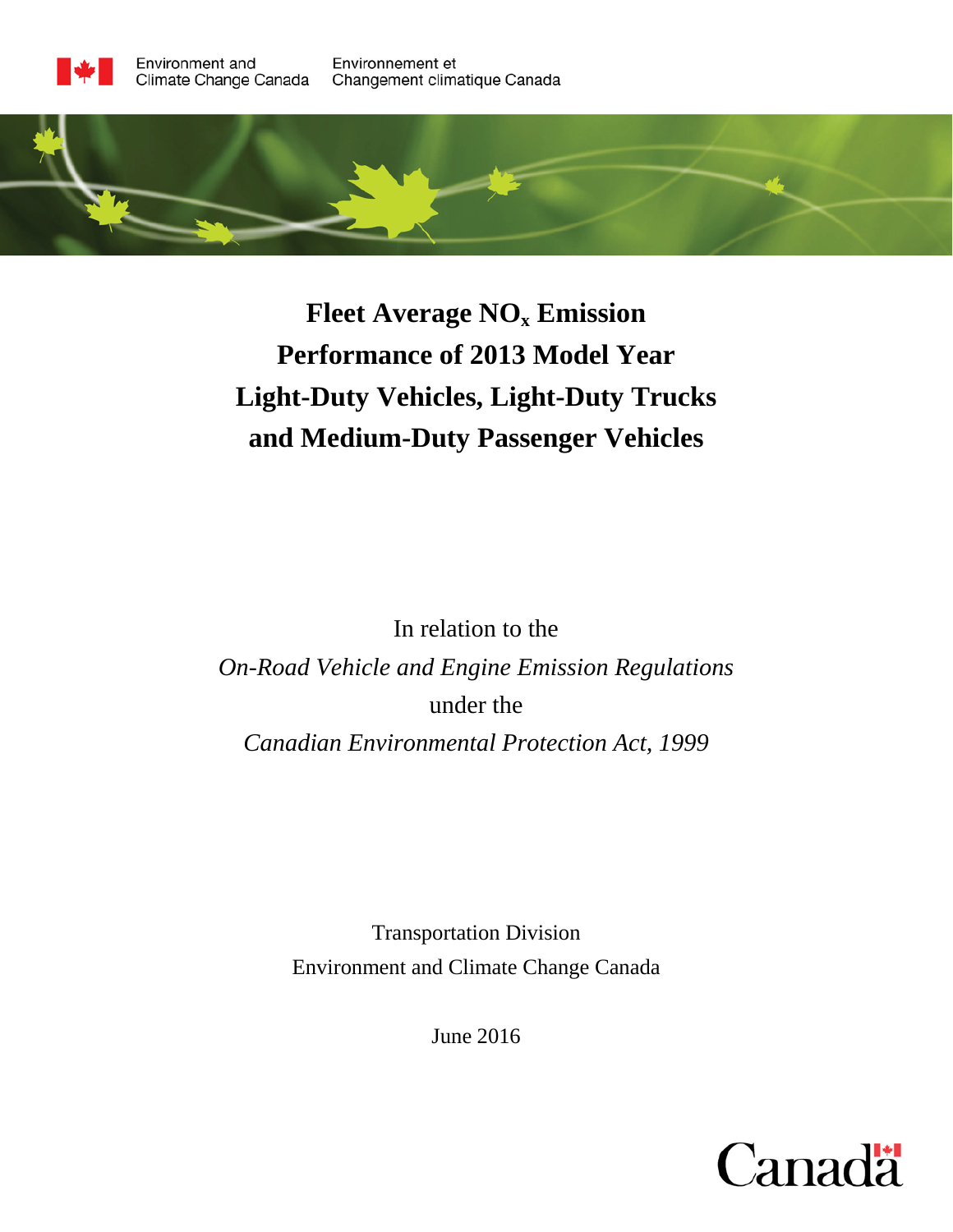## **Disclaimer**

This document provides a summary of data collected pursuant to the *On-Road Vehicle and Engine Emission Regulations*. It does not in any way supersede or modify the requirements of the *Canadian Environmental Protection Act, 1999* or the Regulations made under that Act. In the event of an inconsistency between this document and the Act and/or the Regulations, the Act and the Regulations prevail.

Cat. No.: En81-10E-PDF ISSN: 1927-2456

Unless otherwise specified, you may not reproduce materials in this publication, in whole or in part, for the purposes of commercial redistribution without prior written permission from Environment and Climate Change Canada's copyright administrator. To obtain permission to reproduce Government of Canada materials for commercial purposes, apply for Crown Copyright Clearance by contacting:

Environment and Climate Change Canada Public Inquiries Centre 7th Floor, Fontaine Building 200 Sacré-Coeur Boulevard Gatineau QC K1A 0H3 Telephone: 819-997-2800 Toll Free: 1-800-668-6767 (in Canada only) Email: [ec.enviroinfo.ec@canada.ca](mailto:ec.enviroinfo.ec@canada.ca)

Photos: © Environment and Climate Change Canada

© Her Majesty the Queen in Right of Canada, represented by the Minister of Environment and Climate Change, 2016

Aussi disponible en français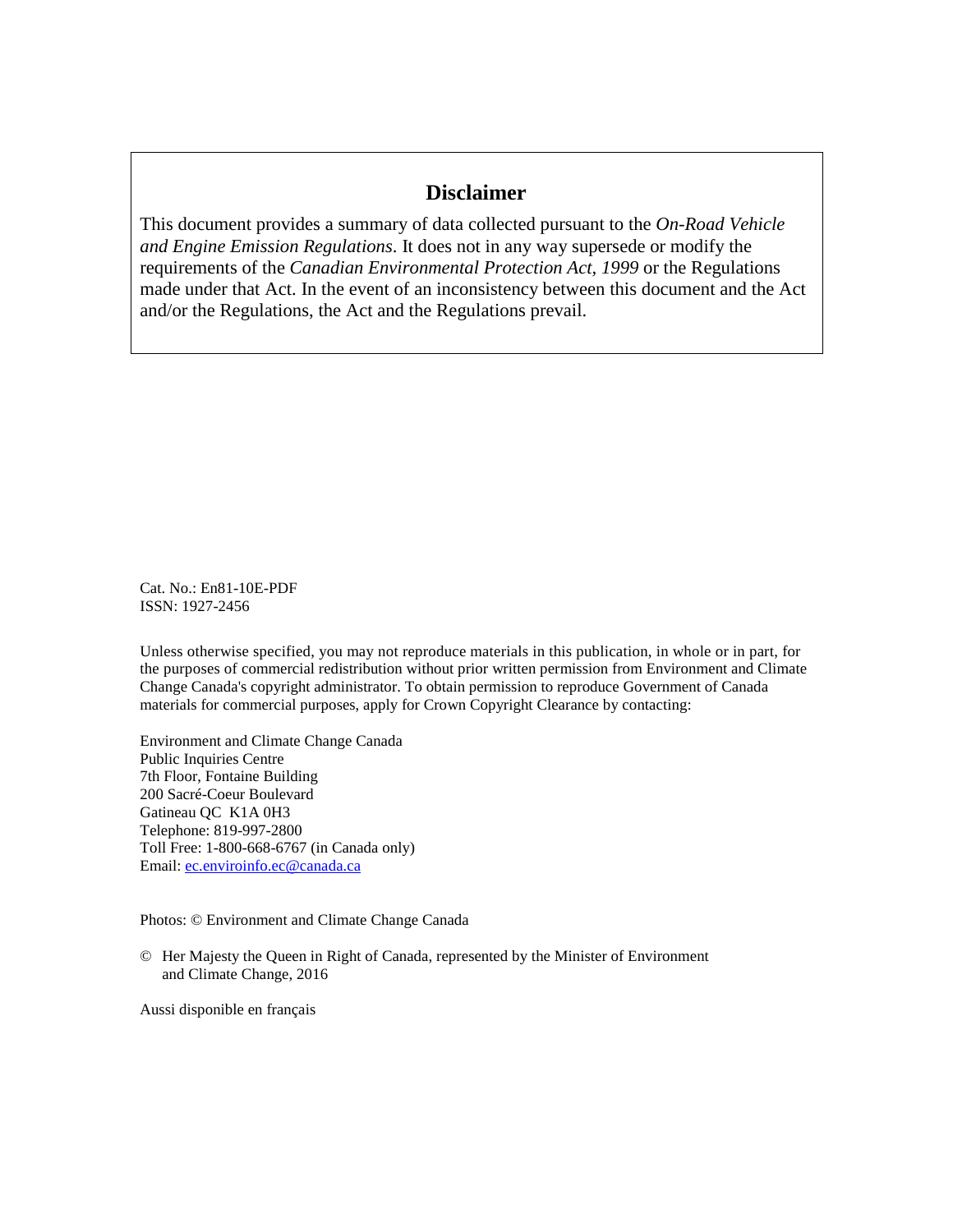## **Table of Contents**

| $1 -$                       |                                                                             |  |  |
|-----------------------------|-----------------------------------------------------------------------------|--|--|
| $\mathcal{D}_{\mathcal{L}}$ |                                                                             |  |  |
| $\mathcal{R}$               |                                                                             |  |  |
| $\overline{4}$              | Company Fleet Average $NOx$ Emission Performance for the 2013 Model Year  3 |  |  |
|                             | 4.1                                                                         |  |  |
|                             | 4.2                                                                         |  |  |
|                             | 4.3                                                                         |  |  |
|                             |                                                                             |  |  |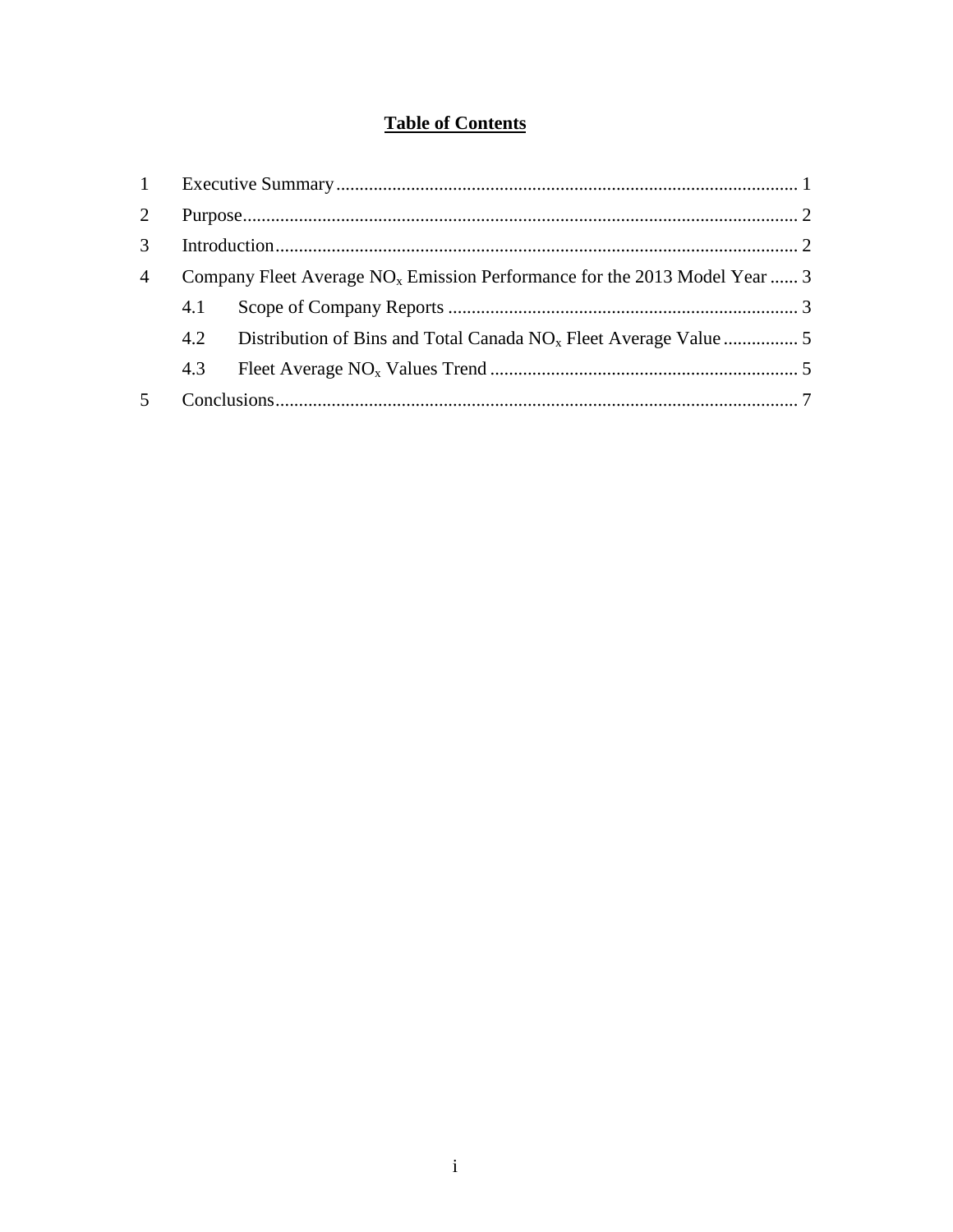# **List of Tables**

# **List of Figures**

|--|--|--|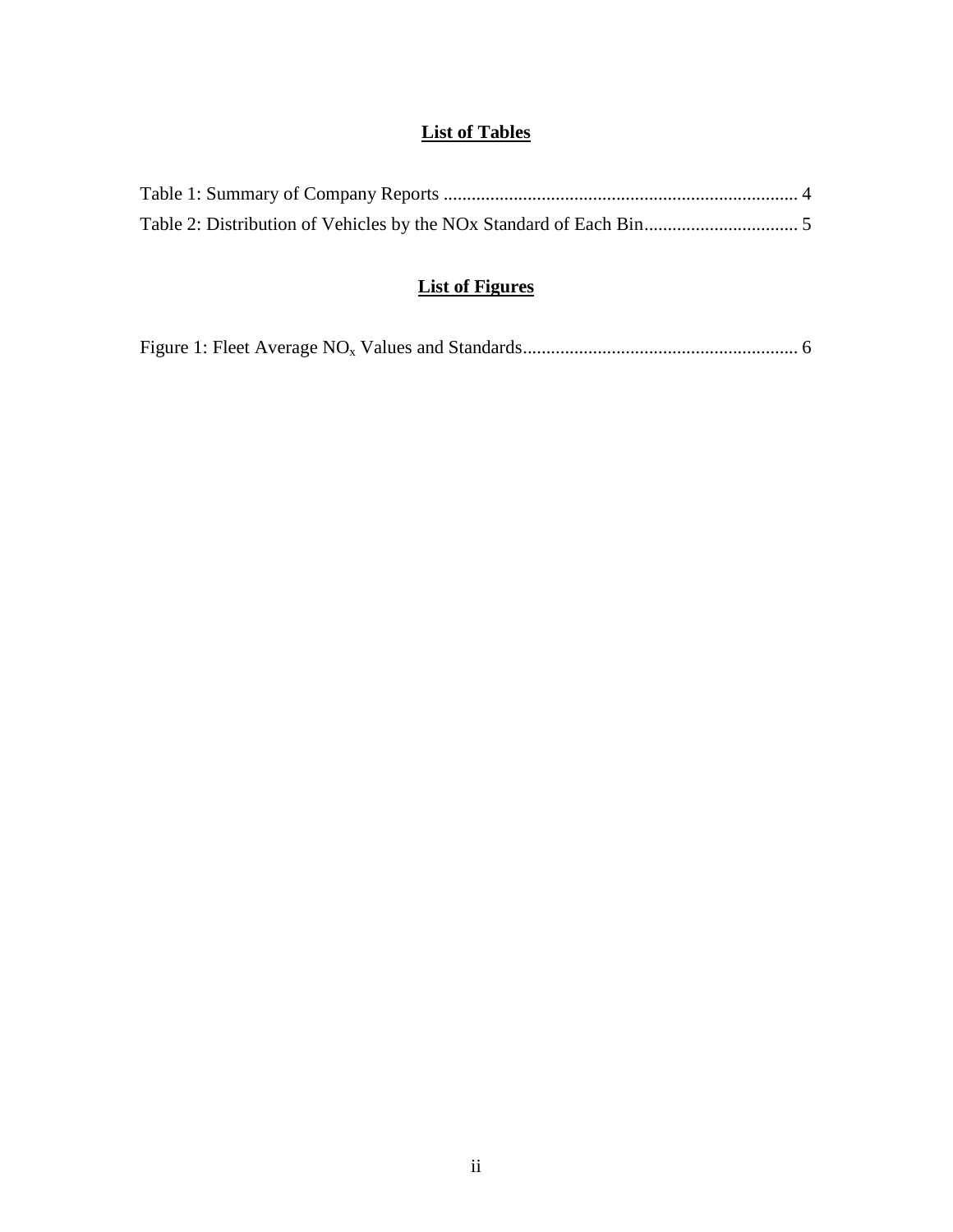#### <span id="page-4-0"></span>**1 Executive Summary**

Under the *On-Road Vehicle and Engine Emission Regulations* (hereafter referred to as the "Regulations"), each new light-duty vehicle, light-duty truck and medium-duty passenger vehicle is required to be certified by its manufacturer to one of the bins corresponding to those of the United States Environmental Protection Agency for which there are specific emission standards for oxides of nitrogen  $(NO<sub>x</sub>)$  and other pollutants. Manufacturers and importers of these vehicles are required to report on their fleet average  $NO<sub>x</sub>$  emission performance for each model year.

This tenth annual performance report summarizes the fleet average  $NO<sub>x</sub>$  emission performance of the Canadian 2013 model year fleet of vehicles. A total of 21 companies submitted end of model year reports comprising a total of 1,673,027 vehicles manufactured in Canada or imported into Canada for the purpose of first retail sale. This report includes the fleet average  $NO<sub>x</sub>$  value for each company as well as their number of emission credits or deficits. It also provides a comparison of the distribution of vehicles certified to the various emissions bins and compares the overall  $NO<sub>x</sub>$  performance with that of previous model years.

The average  $NO<sub>x</sub>$  value for the Canadian 2013 model year combined fleet of light-duty vehicles, light light-duty trucks, heavy light-duty trucks and medium-duty passenger vehicles is 0.06178583 grams/mile compared to the standard of 0.07 grams/mile. Of those companies that submitted, each had a fleet average  $NO<sub>x</sub>$  value that was at or below the standard and based on their reports, all complied with the fleet averaging provisions of the Regulations.

The average  $NO<sub>x</sub>$  value continued to decrease for the 2013 model year. This result is consistent with the environmental performance objectives of the Regulations.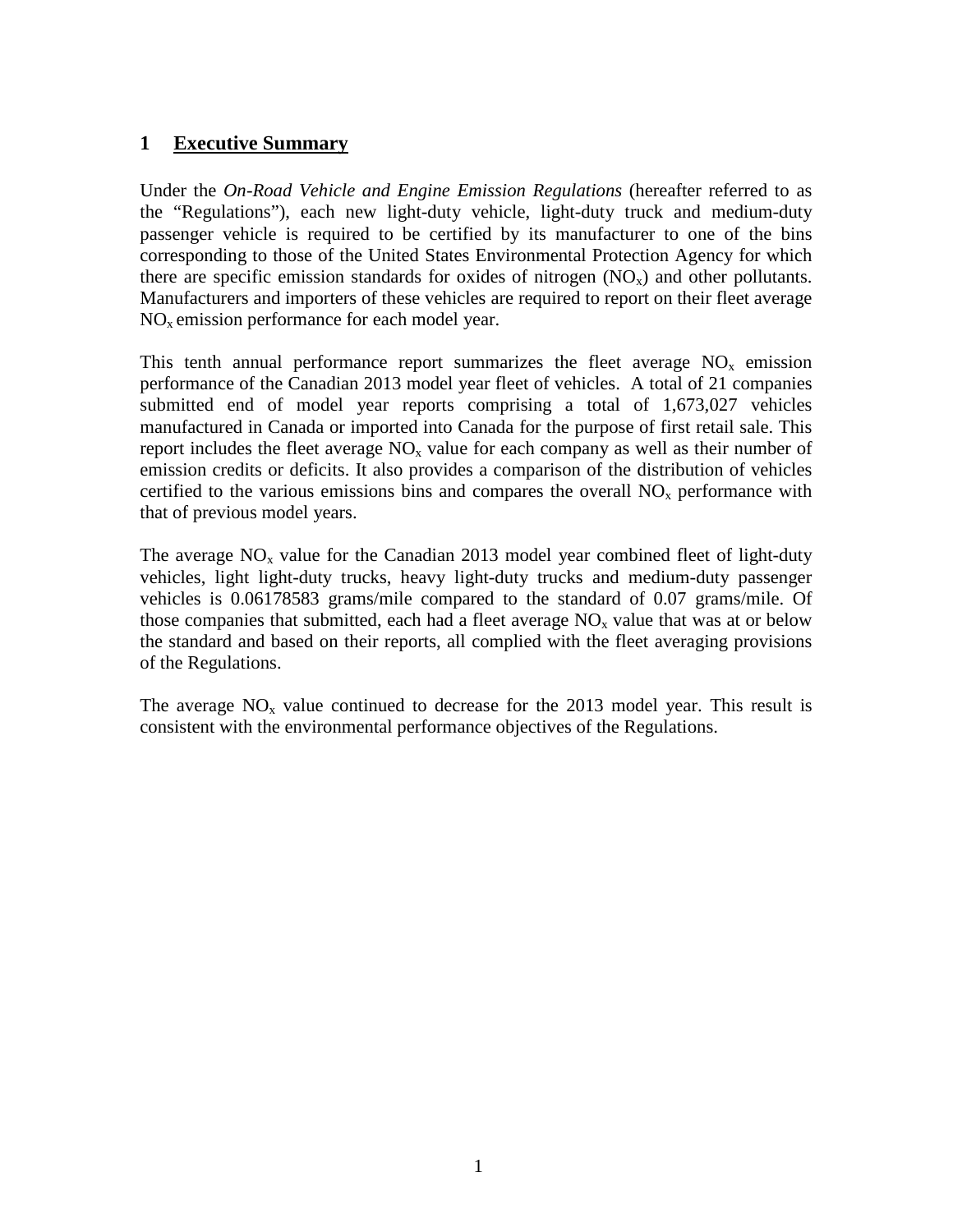#### <span id="page-5-0"></span>**2 Purpose**

The purpose of this report is to summarize the fleet average  $NO<sub>x</sub>$  emission performance of individual companies and the overall Canadian fleet for the 2013 model year (MY) based on data submitted by companies in their end of model year reports and any subsequent revisions; it is also to report on the effectiveness of the Canadian fleet average  $NO<sub>x</sub>$  emission program in achieving the environmental performance objectives.

#### <span id="page-5-1"></span>**3 Introduction**

On January 1, 2004, the *On-Road Vehicle and Engine Emission Regulations* came into effect under the *Canadian Environmental Protection Act, 1999* (CEPA 1999). These Regulations introduced more stringent national emission standards for on-road vehicles and engines. The Regulations align Canada's emission standards for light-duty vehicles<sup>[1](#page-5-2)</sup> (LDVs), light light-duty trucks<sup>[2](#page-5-3)</sup> (LLDTs), heavy light-duty trucks<sup>[3](#page-5-4)</sup> (HLDTs), medium-duty passenger vehicles<sup>[4](#page-5-5)</sup> (MDPVs), heavy-duty vehicles, heavy-duty engines and on-road motorcycles with those of the U.S. Environmental Protection Agency (EPA) through incorporation by reference to the U.S. Code of Federal Regulations (CFR).

Each new LDV, LLDT, HLDT and MDPV is required to be certified to a bin for which there are specific emission standards for  $NO<sub>x</sub>$  and other pollutants. A company's choice of bin to which individual vehicle models are certified in a given model year is limited by the obligation to comply with the fleet average  $NO<sub>x</sub>$  standards associated with that model year. The current  $NO<sub>x</sub>$  standard is 0.07 grams/mile, which was introduced in the 2009 model year.

A company's fleet average  $NO<sub>x</sub>$  value is the weighted average based on the number of vehicles certified to each bin. Though the emission bins, fleet average  $NO<sub>x</sub>$  standards, and methods of calculating fleet average  $NO<sub>x</sub>$  values are aligned with those of the U.S. EPA, there are differences in the structure of the  $NO<sub>x</sub>$  averaging program in Canada, which is designed to recognize vehicles that are sold concurrently in Canada and the U.S. The regulatory requirements are structured to deliver fleet average emissions comparable to those of the U.S. while minimizing the regulatory burden on companies and enabling the marketing of vehicles in Canada independently from the U.S.

 $\overline{a}$ 

<span id="page-5-2"></span> $1$  Light-duty vehicles are generally passenger cars.

<span id="page-5-3"></span> $2^2$  Light light-duty trucks are generally vans, sport utility vehicles and pick-up trucks having GVWR of 2,722 kg (6,000 pounds) or less.

<span id="page-5-4"></span><sup>&</sup>lt;sup>3</sup> Heavy light-duty trucks are generally vans, sport utility vehicles and pick-up trucks having a GVWR of more than 2,722 kg (6,000 pounds) and up to 3,856 kg (8,500 pounds).

<span id="page-5-5"></span><sup>&</sup>lt;sup>4</sup> Medium-duty passenger vehicles are generally heavier passenger-type vehicles, such as vans and sport utility vehicles having a gross vehicle weight rating (GVWR) greater than 3,856 kg (8,500 pounds) and less than 4,536 kg (10,000 pounds).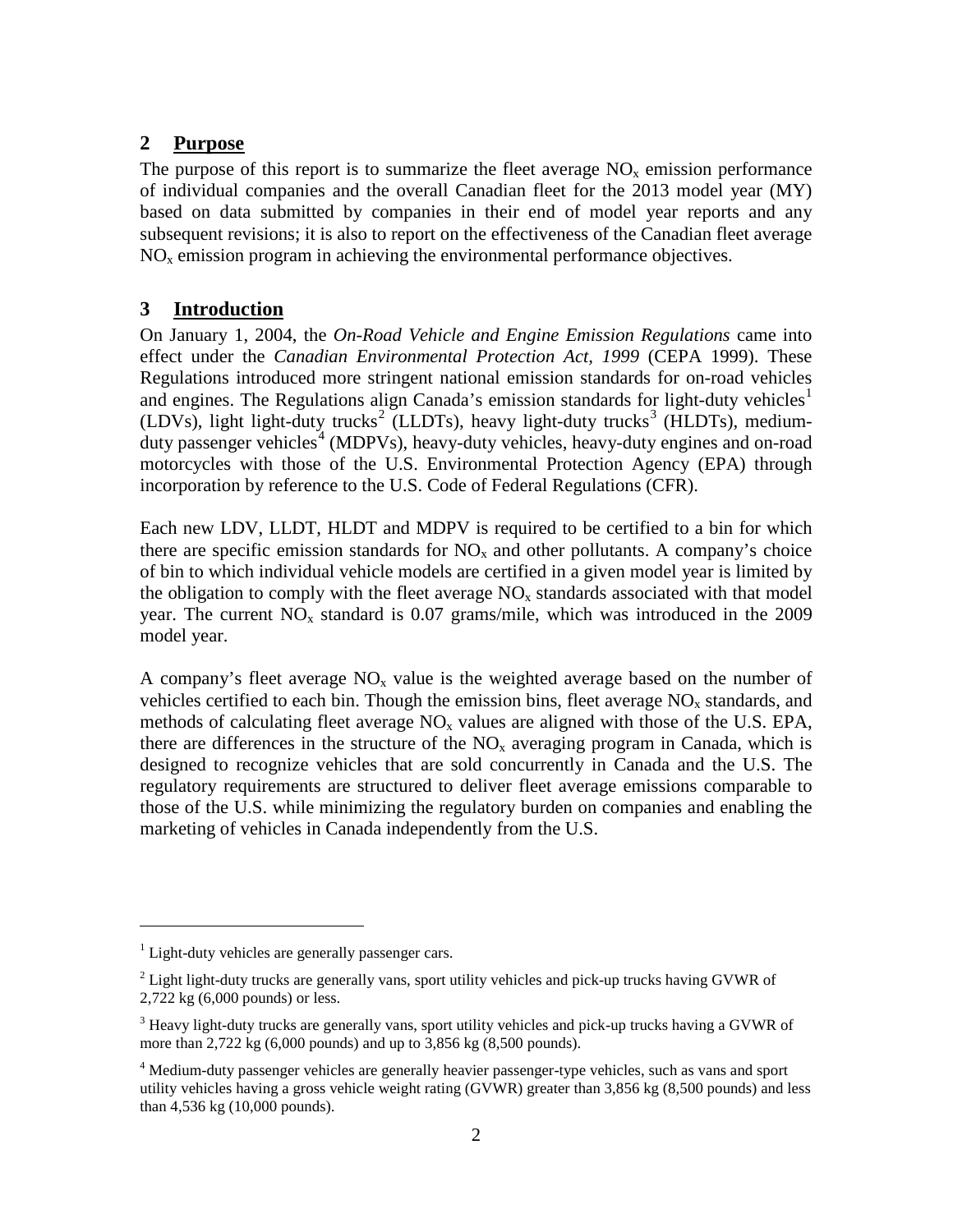The Regulations require that all companies submit a report to the Minister of the Environment and Climate Change no later than May 1 after the end of each model year. The end of model year report must contain detailed information concerning the company's fleet(s) and/or groups of vehicles.

For more information regarding the calculation of fleet average  $NO<sub>x</sub>$  values and  $NO<sub>x</sub>$ emission credits or deficits, please refer to the Regulations, which can be found on the Environment and Climate Change Canada CEPA Registry at [www.ec.gc.ca/CEPARegistry/regulations.](http://www.ec.gc.ca/CEPARegistry/regulations) Reports for the 2004 to the 2012 model years can also be found on the CEPA Registry.

### <span id="page-6-0"></span>**4 Company Fleet Average NOx Emission Performance for the 2013 Model Year**

#### <span id="page-6-1"></span>4.1 Scope of Company Reports

Table 1 presents a list of the companies that submitted an end of model year report for the 2013 model year in accordance with the requirements of the Regulations, including the vehicle makes and a summary of the data received.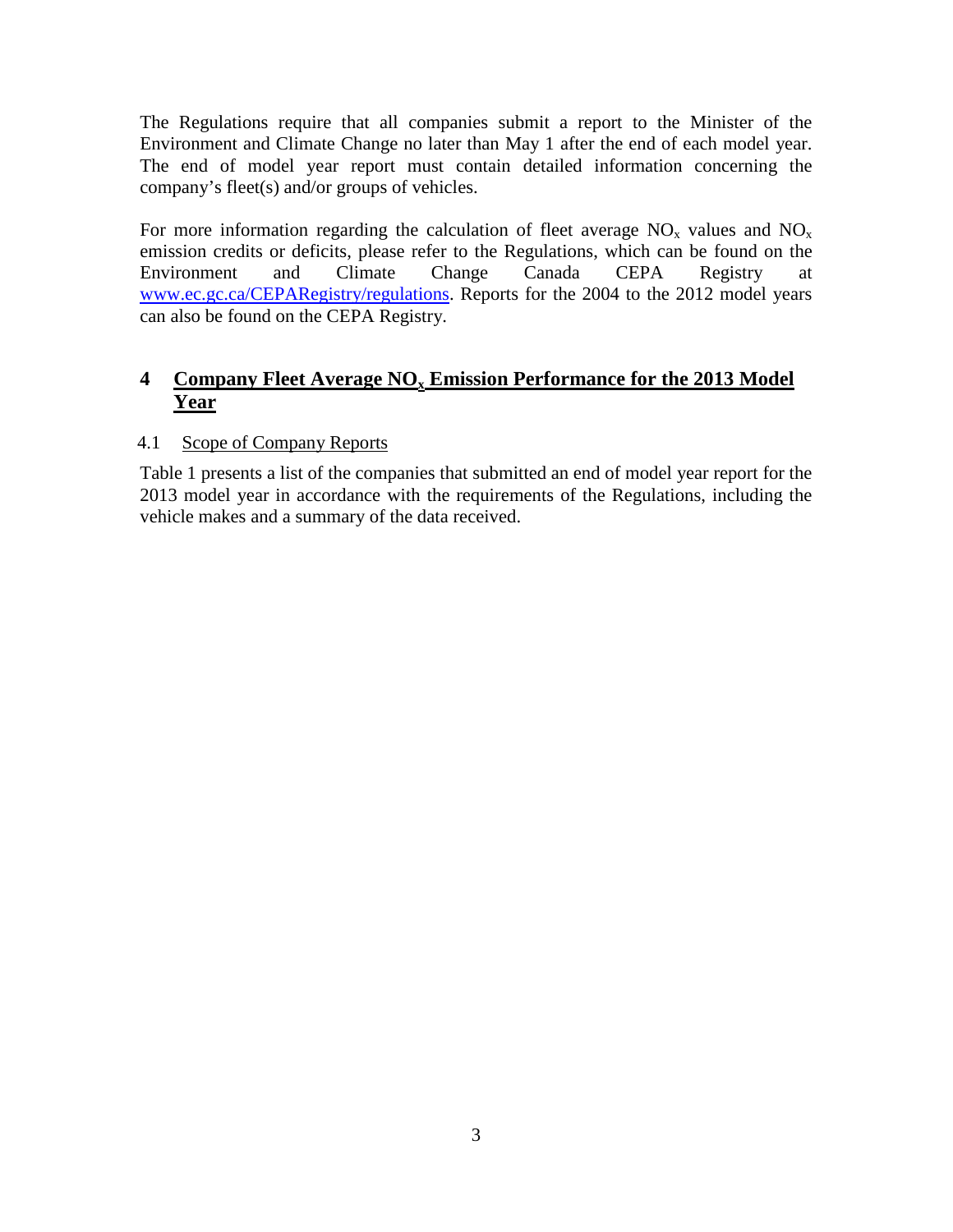<span id="page-7-0"></span>

| Company                                      | <b>Makes</b>                                 | Number of<br>Test Groups <sup>5</sup> | <b>Total Number of Vehicles</b> | Average $NOx$<br><b>Value</b><br>$(grams/mile)^6$ | <b>Initial Credit</b><br>Balance <sup>7</sup> | 2013 Balance <sup>7</sup> |
|----------------------------------------------|----------------------------------------------|---------------------------------------|---------------------------------|---------------------------------------------------|-----------------------------------------------|---------------------------|
| <b>Aston Martin</b><br>Lagonda Limited       | <b>Aston Martin</b>                          | $\overline{2}$                        | 35                              | 0.070                                             | $\mathbf{0}$                                  | $\mathbf{0}$              |
| <b>BMW</b> Group<br>Canada                   | BMW, Mini.<br>Rolls-Royce                    | 20                                    | 40.103                          | 0.070000                                          | 913                                           | 913                       |
| Chrysler Canada<br>Inc.                      | Chrysler, Dodge,<br>Jeep, Fiat               | 23                                    | 217,055                         | 0.0400953                                         | 50,945                                        | 57,436                    |
| Ford Motor<br>Company of<br>Canada, Limited  | Ford, Lincoln                                | 37                                    | 299,158                         | 0.0598302                                         | 48,225                                        | 51,267                    |
| General Motors of<br>Canada Limited          | Buick, Cadillac,<br>Chevrolet, GMC           | 22                                    | 182.061                         | 0.0519304                                         | 86,220                                        | 89.510                    |
| Honda Canada Inc.                            | Acura, Honda                                 | 15                                    | 143,816                         | 0.0699479                                         | 20,206                                        | 20,213                    |
| Hvundai Auto<br>Canada Corp.                 | Hyundai                                      | 16                                    | 195,951                         | 0.0697334                                         | 3,267                                         | 3,319                     |
| Jaguar Land Rover<br>Canada, ULC             | Jaguar, Land<br>Rover                        | $\tau$                                | 6.230                           | 0.07000                                           | 1079                                          | 1079                      |
| Kia Canada Inc.                              | Kia                                          | 11                                    | 77,800                          | 0.069312                                          | 4,826                                         | 4,880                     |
| Lotus Cars Limited                           | Lotus                                        | $\mathbf{1}$                          | 16                              | 0.070                                             | $\boldsymbol{0}$                              | $\mathbf{0}$              |
| Maserati North<br>America, Inc.              | Maserati                                     | $\mathbf{1}$                          | 154                             | 0.0700                                            | $\boldsymbol{0}$                              | $\mathbf{0}$              |
| Mazda Canada Inc.                            | Mazda                                        | 11                                    | 62,157                          | 0.070000                                          | 15,090                                        | 15,090                    |
| Mercedes-Benz<br>Canada Inc.                 | Mercedes, Smart                              | 23                                    | 34.225                          | 0.066717                                          | 78                                            | 190                       |
| Mitsubishi Motor<br>Sales of Canada,<br>Inc. | Mitsubishi                                   | 6                                     | 17,080                          | 0.069799                                          | 103                                           | 106                       |
| Nissan Canada Inc.                           | Infiniti, Nissan                             | 23                                    | 81,939                          | 0.069798                                          | 18,901                                        | 18,918                    |
| Porsche Cars<br>Canada, Ltd.                 | Porsche                                      | 12                                    | 3,579                           | See note <sup>8</sup>                             | See note <sup>8</sup>                         | See note <sup>8</sup>     |
| Subaru Canada,<br>Inc.                       | Subaru                                       | 5                                     | 22,268                          | 0.067439                                          | 2,750                                         | 2,807                     |
| Suzuki Canada Inc.                           | Suzuki                                       | $\overline{2}$                        | 1,260                           | 0.07000                                           | 1,281                                         | 1,281                     |
| Toyota Canada Inc.                           | Lexus, Scion,<br>Toyota                      | 36                                    | 193,245                         | 0.0669882                                         | 27,780                                        | 28,362                    |
| Volkswagen Group                             | Audi, Bentley,<br>Lamborghini,<br>Volkswagen | 30                                    | 90,116                          | See note <sup>8</sup>                             | See note <sup>8</sup>                         | See note <sup>8</sup>     |
| Volvo Cars of<br>Canada Corp.                | Volvo                                        | $\overline{4}$                        | 4,779                           | 0.07000                                           | 3,538                                         | 3,538                     |

#### **Table 1: Summary of Company Reports**

 $\overline{a}$ 

<span id="page-7-1"></span><sup>&</sup>lt;sup>5</sup> A test group is the basic classification unit that comprises LDV, LLDT, HLDT or MDPV having similar exhaust emission performances and that share all of the features described in section 1827, subchapter C, part 86 of the CFR.

<span id="page-7-2"></span> $6$  Fleet average NO<sub>x</sub> values are rounded to the same number of significant figures that are contained in the total number of vehicles in a company's fleet.

<span id="page-7-3"></span> $7 \text{ NO}_x$  emission credits/deficits are rounded to the nearest whole number. A negative sign (-) indicates a deficit.

<span id="page-7-4"></span><sup>&</sup>lt;sup>8</sup> The average NOx value and credit balance for Porsche Cars Canada, Ltd. and Volkswagen Group are not included in this table due to an ongoing investigation regarding certain of their diesel vehicles. However, no adjustments were made to the total number of vehicles, the number of test groups, the distribution of vehicles by the NOx standard of each bin and the average NOx value for the Canadian fleet (Table 2).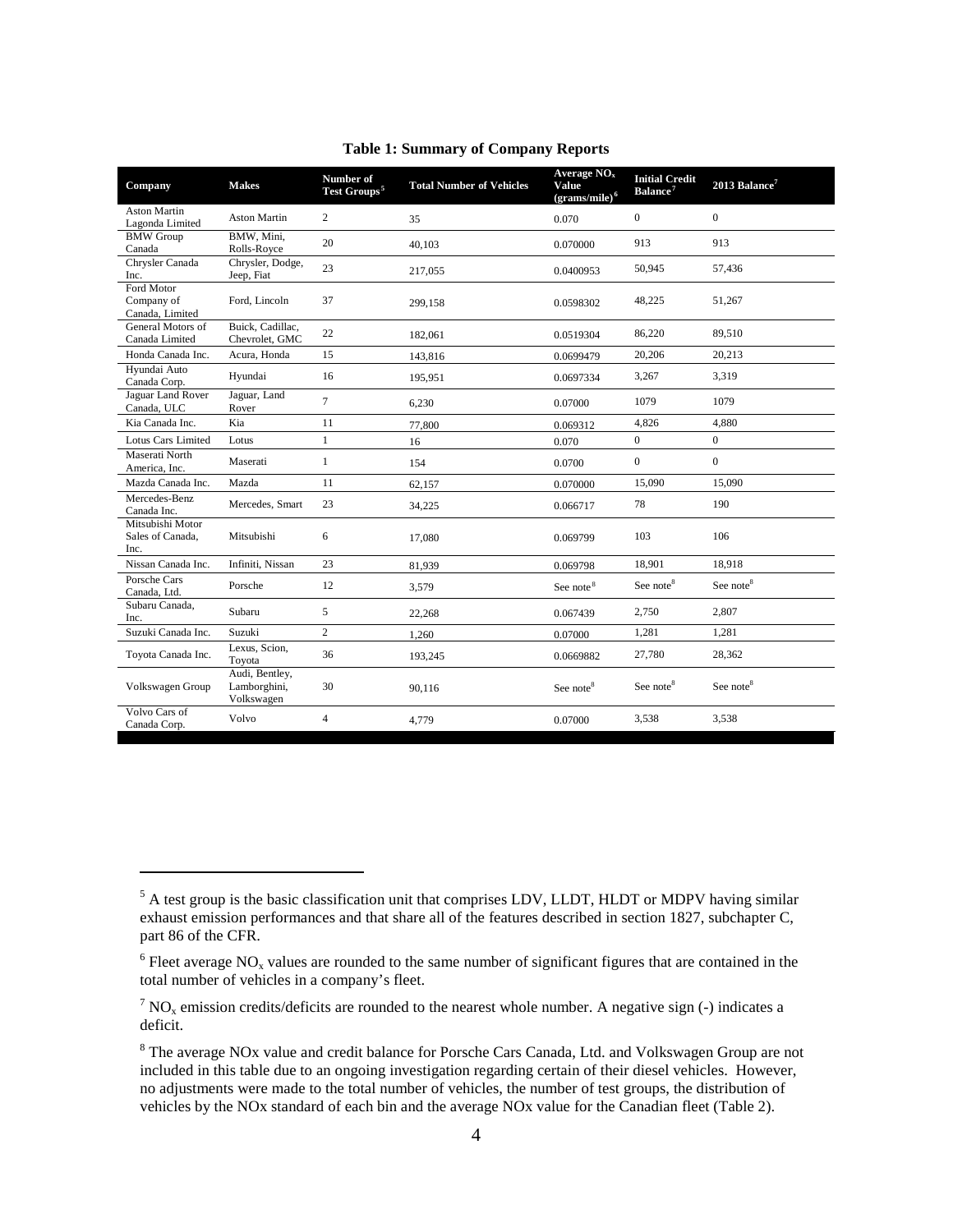A total of 21 companies submitted a report for the 2013 model year covering a total of 307 distinct test groups. It should be noted that certain test groups were common between companies that shared vehicle platforms or powertrains.

The company average  $NO<sub>x</sub>$  values ranged from 0.0400953 grams/mile to 0.070000 grams/mile for the fleet of LDVs, LLDTs, HLDTs, and MDPVs, and no companies reported a fleet average  $NO<sub>x</sub>$  value that was above the standard of 0.07 grams/mile.

A total of 13,707 credits were generated by companies for the 2013 model year. No company incurred a deficit with respect to their fleet, and no company reported a deficit at the end of this model year. In addition, there were no credit transfers to or from companies for the 2013 model year.

#### <span id="page-8-0"></span>4.2 Distribution of Bins and Total Canada  $NO<sub>x</sub>$  Fleet Average Value

<span id="page-8-2"></span>Table 2 summarizes the distribution of vehicles by the  $NO<sub>x</sub>$  standard of each bin. It also provides the calculated fleet average  $NO<sub>x</sub>$  value of the entire Canadian fleet for the 2013 model year.

| <b>Bin</b><br><b>Number</b>                     | <b>NOx Standard</b><br>(grams/mile) | <b>Total Number of</b><br><b>Vehicles in "Bin"</b> | <b>Percentage of</b><br><b>Vehicles in "Bin"</b> |
|-------------------------------------------------|-------------------------------------|----------------------------------------------------|--------------------------------------------------|
| 8                                               | 0.20                                | 6,812                                              | 0.407                                            |
| 7                                               | 0.15                                | 0                                                  | 0.00                                             |
| 6                                               | 0.10                                | 0                                                  | 0.00                                             |
| 5                                               | 0.07                                | 1,224,367                                          | 73.183                                           |
| 4                                               | 0.04                                | 420.639                                            | 25.142                                           |
| 3                                               | 0.03                                | 18,557                                             | 1.109                                            |
| $\overline{2}$                                  | 0.02                                | 2,169                                              | 0.130                                            |
|                                                 | 0.00                                | 483                                                | 0.029                                            |
| <b>Total Number of Vehicles in 2013MY Fleet</b> | 1,673,027                           |                                                    |                                                  |
| Total Canada NOx Fleet Average (grams/mile)     | 0.06178583                          |                                                    |                                                  |
| <b>Fleet Average NOx Standard (grams/mile)</b>  | 0.07                                |                                                    |                                                  |

**Table 2: Distribution of Vehicles by the NOx Standard of Each Bin**

Note: Beginning in the 2009 model year, applicable standards are limited to bins 1 to 8 for all categories.

For the 2013 model year, almost all vehicles (99.6 % of the fleet) were certified to a bin at or below the fleet average  $NO_x$  standard of 0.07 grams/mile. The average  $NO_x$  value for the Canadian fleet was 0.06178583 grams/mile.

#### <span id="page-8-1"></span>4.3 Fleet Average  $NO<sub>x</sub>$  Values Trend

Figure 1 presents the average  $NO<sub>x</sub>$  values trend relative to the applicable standards since 2004 for both the LDV/LLDT and HLDT/MDPV fleets. Beginning in 2009, LDVs, LLDTs, HLDTs, and MDPVs all conform to one  $NO<sub>x</sub>$  fleet average standard.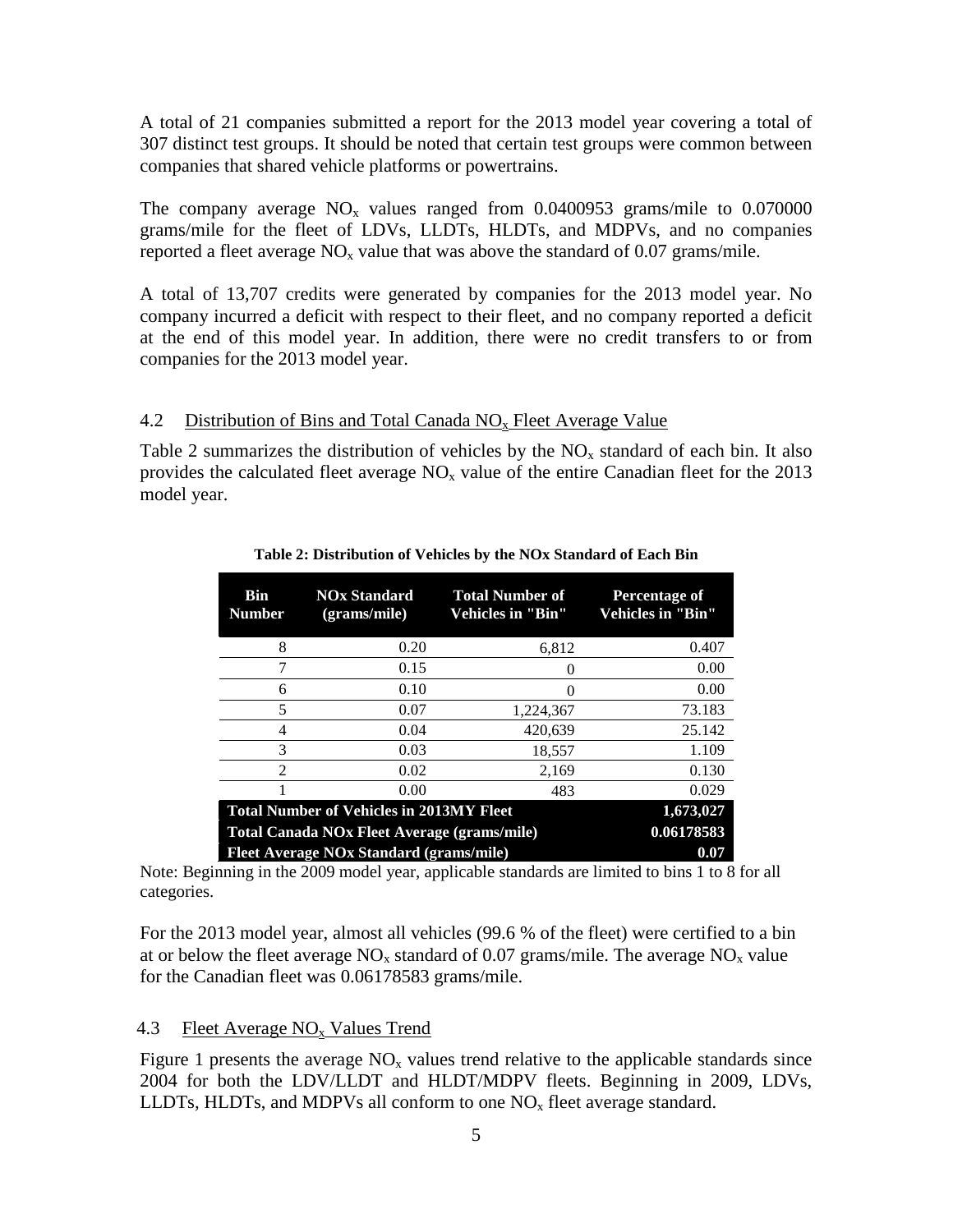<span id="page-9-0"></span>

**Figure 1: Fleet Average NOx Values and Standards**

Overall, the fleet average  $NO<sub>x</sub>$  value for the combined fleet of LDVs, LLDTs, HLDTs, and MDPVs decreased from 2004 to 2013. More specifically, the fleet average  $NO<sub>x</sub>$  value for the 2013 model year continues to decrease and is 11.7% below the standard of 0.07 grams/mile.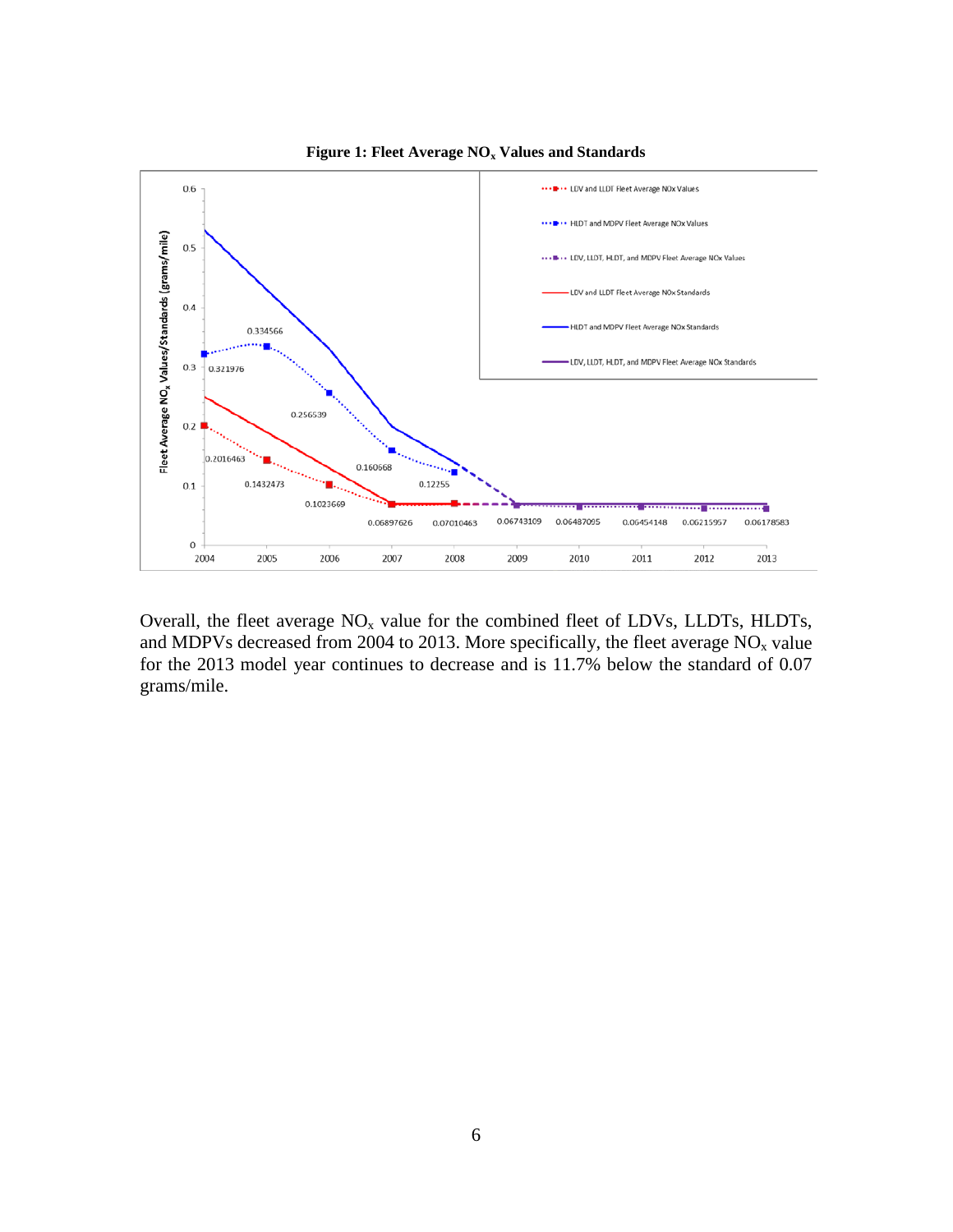#### <span id="page-10-0"></span>**5 Conclusions**

This is the tenth year that companies were subject to the fleet average  $NO<sub>x</sub>$  requirements under the Regulations. A total of 21 companies submitted reports for a total of 307 distinct test groups comprising 1,673,027 vehicles that were either manufactured in Canada or imported into Canada for the purpose of first retail sale.

The average  $NO<sub>x</sub>$  value for the Canadian 2013 model year combined fleet of LDVs, LLDTs, HLDTs and MDPVs is 0.06178583 grams/mile compared to the standard of 0.07 grams/mile. Each individual company had a fleet average  $NO<sub>x</sub>$  value that was at or below the standard, and all companies complied with the fleet averaging provisions of the Regulations based on their reports.

The average  $NO<sub>x</sub>$  value continued to decrease for the 2013 model year. This result is consistent with the environmental performance objectives of the Regulations.